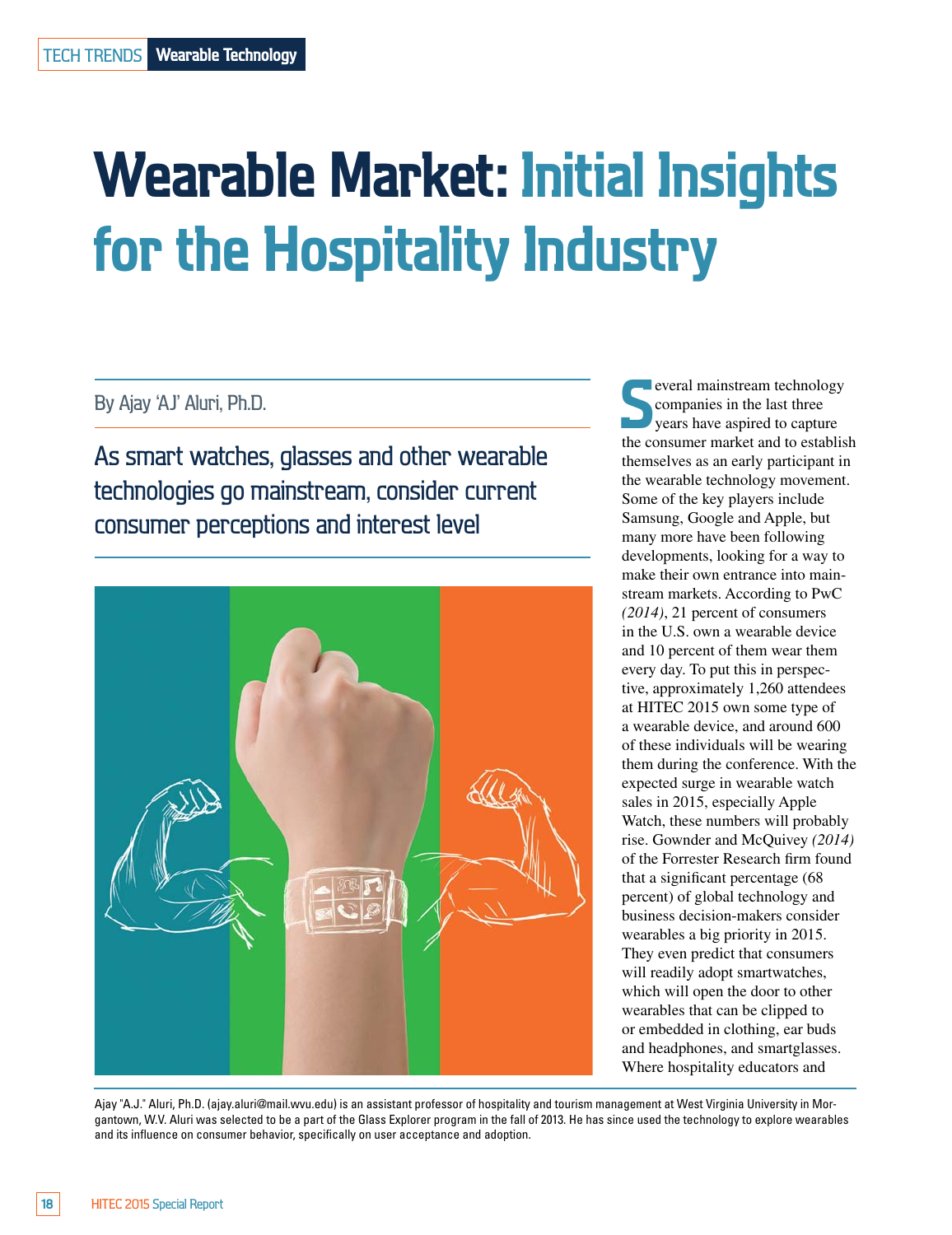practitioners are concerned, it is vital to keep up with wearable computing research and market trends, to see how this technology will influence guest usage and business.

#### **The Smartwatch Market**

In September 2013, Samsung launched its Galaxy Gear, a smartwatch wearable device that could "capture daily life from your wrist," but the product failed to meet consumer expectations and performed poorly in the commercial market *(Gibbs, 2013)*. What did these and other commercially available wearables teach us about how consumers receive this new technology? Perhaps we have seen that it is too soon to call this race. According to PwC *(2014)* and Gartner *(2014)* 

studies, two million smartwatches were sold by March 2014, and 3.3 million fitness trackers were sold in the U.S in the same year. In fact, fitness trackers appear in more U.S. households than smartwatches. However, according to Adams and Koenig *(2014)* of the Forbes and Smartwatch Group, 40 companies launched smartwatches in 2013, the market share of the smartwatch industry was \$700 million in 2013, and the market was projected to grow to \$2.5 billion in 2014. In fact, the 2014 numbers have surpassed the 2013 projections. In 2014, 6.8 million watches were sold, with a market volume of 1.291 billion an 82 percent increase from 2013 — and the number of companies selling them have increased to 89

(*Smartwatch Group, 2015*). The top five manufactures of smartwatches include Samsung, Lenovo/Motorola, LG, Pebble and Garmin.

The year 2015 is a trendsetting year for smartwatches. With the launch of Apple Watch, market researchers and practitioners should now consider learning the market and studying consumer behavior before and after the Apple Watch launch. According to Slice Intelligence (*2015*), Apple sold 1.7 million watches through pre-order. In fact, there are thousands of consumers still waiting for their watches to ship, because most of the models have a waiting time of six to seven weeks. According to other sources, as of early May 2015, Apple may have sold 3.1 million units, and may

## **HITEC 2015 Experience**® **Mobile App and Web Site**

HITEC 2015 Experience acts as a 24/7 INFO Desk by providing all attendees with immediate access to all HITEC related information from their personal mobile device.

HITEC 2015 Experience features a logical way to view the conference and education schedule, exhibitor information, transportation options, hotel information and lots of helpful local information. Plus, by downloading the app, users get enhanced features such as restaurant discounts and event push notifications.

Download in the Apple Store and Google Play for enhanced features.



IN INTERACTIVESITES



RoamingAround

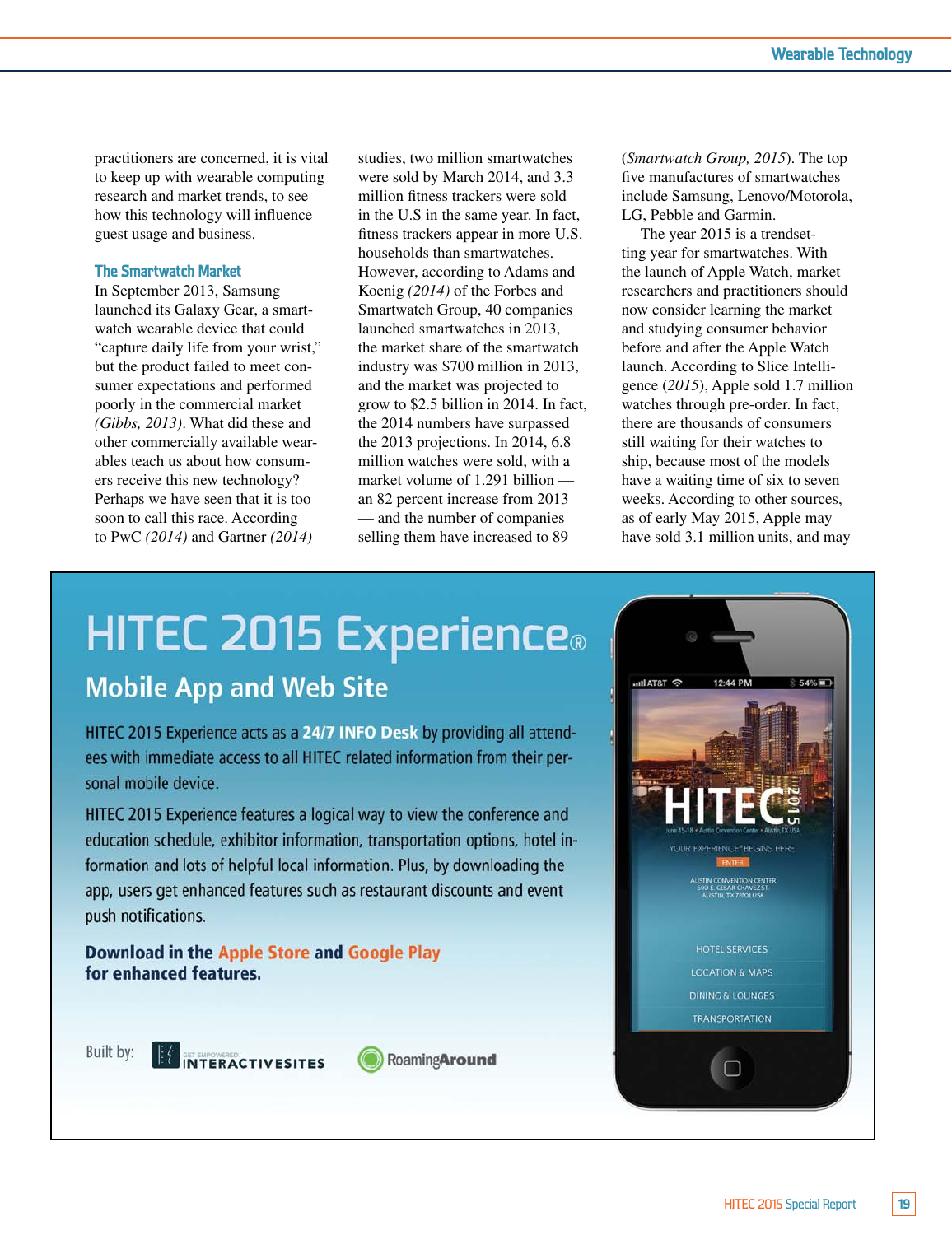ultimately sell close to 15.4 million units by the end of 2015 — double the total sales for smartwatches in 2014 (*Tibken, 2015*). These current and projected sales of Apple Watches would make them the leaders in the smartwatch market in 2015. It should be noted that smartwatches are designed to integrate with mobile devices and can never have their own market. Even fitness trackers may be wiped out as these applications are integrated with smartwatches.

By contrast, smartglasses can stand alone in their own market as a hands-free, voice-activated device, and therefore have fewer limitations and a greater capacity to revolutionize the way we use technology. The current market success of smartwatches and fitness trackers is a good indicator that we need to be looking into comparable kinds of wearable technology, particularly smartglasses, although so far, that kind of in-depth market research hasn't been done.

#### **The Smartglass Market**

When it comes to commercial smartglasses, Google is one of the first innovators with its Glass Explorer program. In the Google+ Glass Explorers *(2015)* community, there were 46,519 users as of February 2015. Unfortunately, this community only represents a portion of the Explorers in the program. According to Sacco *(2014)* of *CIO Magazine*, an "admittedly unscientific" estimate of 10,000 Glass units were sold in 2012, and the program creators predicted they might have as many as 40,000 official users by the end of 2013. All totaled, it can be guesstimated that there may be around 300,000 Glass Explorers in the program. On January 15, 2015, Google notified its Glass explorers that they were closing the Explorer program on January 19. Several news channels and magazines, as well as the

online community responded by criticizing Google's decision and its Glass team. To be fair, Google never launched a commercial version of Glass; it was an Explorer "beta" version. It was always legitimate to test innovations such as Glass and other eyewear wearables before a mainstream market launch.

Early research found that most consumers prefer wrist-based wearables over eyewear and smartglass wearables *(Read the Gownder & McQuivey (2014) study from Forrester's Research)*. If Google had developed Glass secretly, they would not have had such an excellent opportunity to examine current consumer behavior and explore the future of the eyewear wearable market. This Glass Explorer program gave early adopters an opportunity to explore this new technology and learn more about the future of wearables. Furthermore, Google paved the way for several start-up companies to develop cutting-edge wearable devices specifically designed for games, augmented reality, virtual reality, commercial use and personal use. In other words, this is the beginning of wearables (especially smartglasses), not the termination.

#### **Smartglass Preferences**

The attendees at HITEC 2014 were given a demonstration of Google Glass and a research survey was conducted to explore consumer intentions to use and buy wearables. The results of this study are available online at *The Bottomline*  magazine, Winter 2015 issue, "Are You Ready for Wearables" article by Aluri *(2015)*.

As a Glass Explorer and researcher in wearable technology, I surveyed 708 respondents between March and November 2014. I asked individuals about their preferences and intentions to use Glass, and here are a few things I learned:

- 88 percent of the respondents said they were familiar with Glass;
- 5 percent of the respondents had already used Glass;
- If given an opportunity, 94 percent said they would like to try Glass;
- At the suggestion that the price was flexible or negotiable, a significant majority, 56 percent, said they would be willing to buy the device if it cost less than \$499;
- Regarding the battery life of Glass when used continuously with video capability, 37 percent of respondents said they were looking for eight hours or more of battery life;
- When using hands-free, voice command activated Glassware applications, 84 percent wanted to use Glass for directions, 82 percent wanted to take pictures, 76 percent wished to record videos, 73 percent planned to send messages, 69 percent would use it to place phone calls, 68 percent would have used it to search, 64 percent would use it to translate and 64 percent would use the device to stream live videos; and
- A 66 percent majority said they would be willing to buy Glass if it was commercially available.

These results reveal that a significant number of consumers are familiar with smartglass wearables, namely Glass, and are willing to try, use and buy them, if available. However, the respondents gave five main reasons why they wouldn't be interested in Glass and wouldn't buy it:

- Cost of the device;
- Glassware apps were not personalized enough or didn't offer features beyond familiar mobile apps;
- Battery life of the device;
- Not personally interested or uncomfortable using Glass wearables; and
- Privacy concerns.